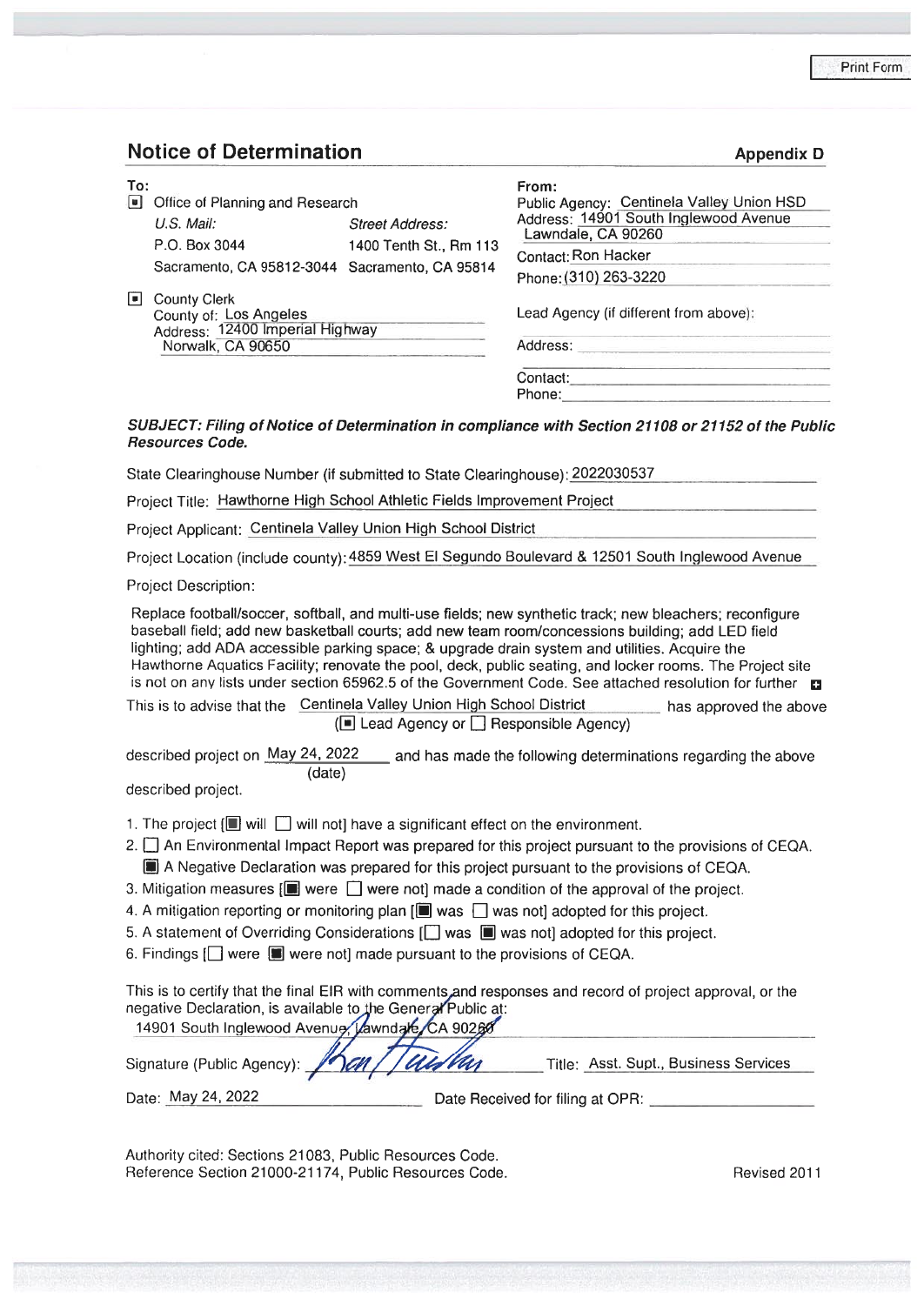#### GOVERNING BOARD OF THE CENTINELA VALI EV UNION HIGH SCHOOL DISTRICT

#### RESOLUTION NO. <sup>21</sup>-22/<sup>032</sup>

#### ADOPTING THE HAWTHORNE HIGH SCHOOL ATHLETIC FIELDS IMPROVEMENTS PROJECT'<sup>S</sup> MITIGATED NEGATIVE DECLARATION AND A MITIGATION MONITORING AND REPORTING PROGRAM AND DECIDING TO CARRY OUT THE PROJECT

WHEREAS, the Centinela Valley Union High School District ("District") developed the Hawthorne High School Athletic Fields Improvements Project ("Project") to modernize and expand certain athletic facilities at the Hawthorne High School Campus. The Project specifically consists of replacing the existing athletic fields with new synthetic turf; replacing existing field lighting with high-efficiency lighting: replacing the fields' existing public announcement systems; constructing an approximately 5.400 square-loot (sf) team room/concessions siand; updating existing utilities; adding new site improvements that include bike racks, drinking fountains, and trash receptacles; and acquiring and redeveloping the neighboring Hawthorne Aquatics Facility and

WHEREAS, the District must comply with the California Environmental Quality Act ("CEQA") before deciding to carry out the Project: and

WHEREAS, CEQA requires the District to evaluate and determine whether the Project could create significant environmental impacts and develop and adopt feasible mitigation measures to reduce such impacts to less than significant; and

WHEREAS, the District engaged Environmental Science Associates ("ESA") to conduct CEQA review of the Project; and

WHEREAS, ESA analyzed the Project and determined that it could potentially create significant cnvironmental impacts to biological resources, cultural resources, utilities/scrvice systems, and mandatory findings of significance, but that implementation of certain mitigation measures would reduce such impacts to less than significant and that <sup>a</sup> Mitigated Negative Declaration ("MND") is the appropriate cm ironmcntal document; and

WHEREAS, ESA prepared an MND that describes the Proposed Project, analyzes the potential environmental impacts, and identifies mitigation measures to reduce those significant environmental impacts to less than significant; and

WHEREAS, the MND was noticed and circulated for public comment according to CEQA'<sup>s</sup> procedures; and

WHEREAS, the District received no comments on the Proposed Project or its MND; and

WHEREAS, ESA prepared <sup>a</sup> proposed Mitigation Monitoring and Reporting Program to mitigate the impacts of the Project to less than significant.

NOW, THEREFORE, the Governing Board of the Centinela Valley Union High School District's Board of Education ("Board") finds, determines, declares, orders, and resolves (through its own independent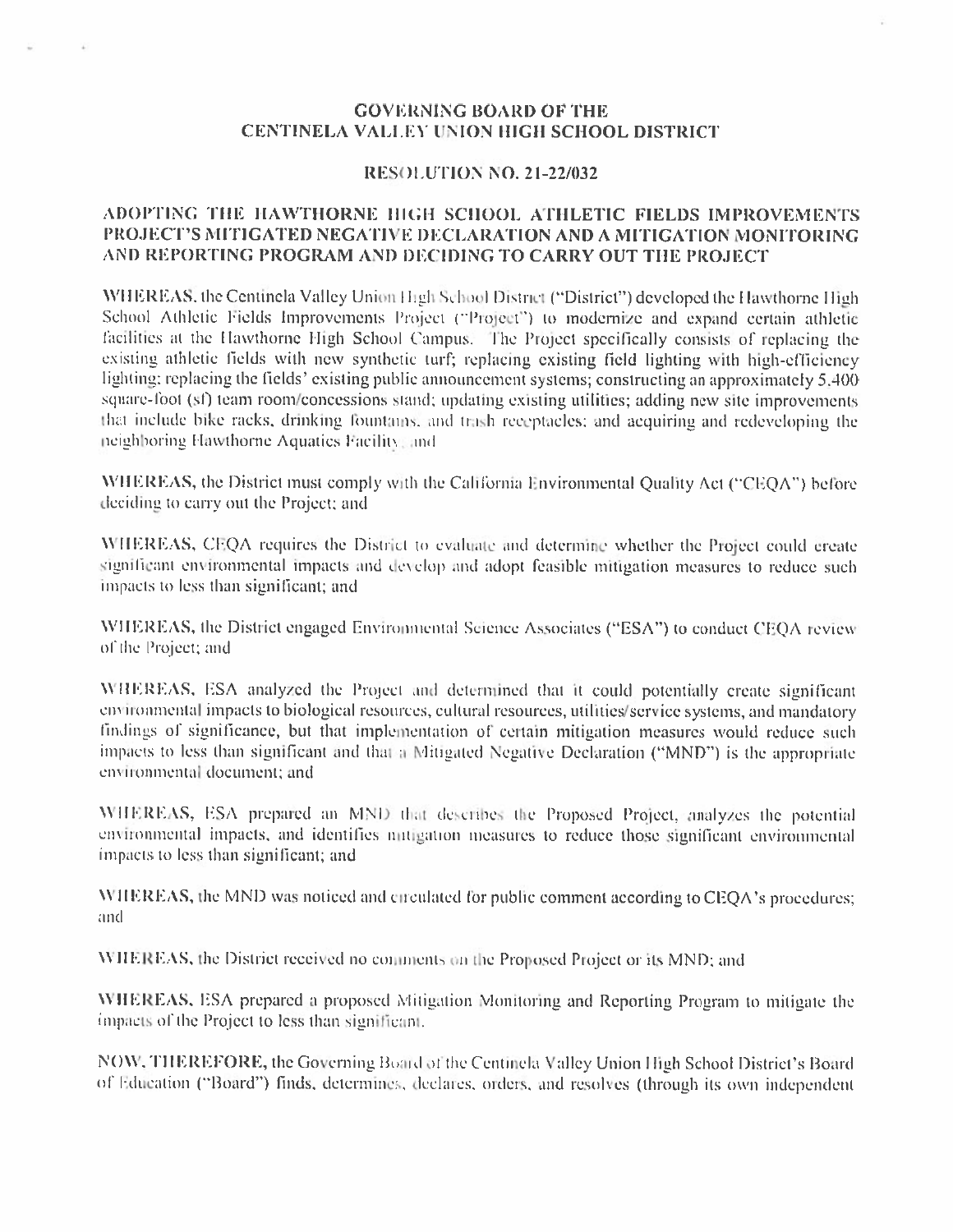review and analysis and based upon ihc Board Agenda Analysis, and the whole of the Project'<sup>s</sup> record of proceedings) that:

- Section 1. The above recitals are true and correct.
- **Section 2.** The Board has independently reviewed and considered the final MND, the Mitigation Monitoring and Reporting Program, and the Board Item.
- Section 3. There is no fair argument or substantial evidence that the mitigated Proposed Project will have a potentially significant effect on the environment, and an environmental impact report is not required. a potentially significant effect on the environment, and an environmental impact report is not required.
- Section 4. This Resolution wholly reflects the District's independent judgment and analysis.

Section 5. The Board hereby adopts the MND.

Section <sup>6</sup>. The Board hereby adopts the Mitigation Monitoring and Reporting Program.

- Section <sup>7</sup>. The Board hereby decides to cairy out (<sup>i</sup>.c., appiove) the Project.
- Section 8. The Assistant Superintendent. Business Services shall serve as the custodian of the documents and other materials that constitute the iccord of proceedings upon which the Board'<sup>s</sup> decision is based. The record of proceedings shall be maintained at the District's offices at 14901 South Inglewood Avenue. Lawndale. <sup>C</sup> alifornia <sup>90260</sup>.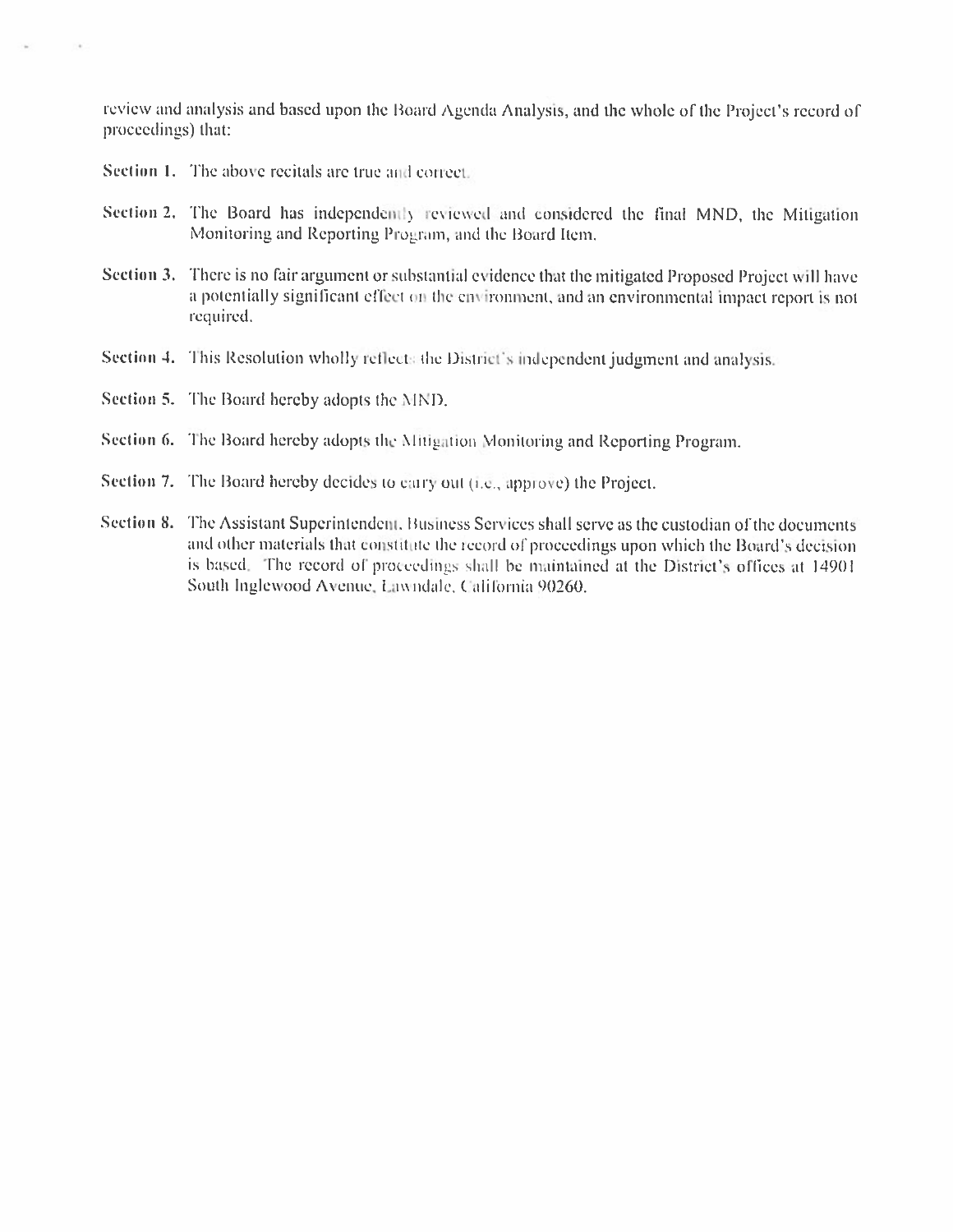Section 11. The Assistant Superintendent, Business Services or his designee is authorized to file a Notice of Determination lor the Project with the Los Angeles County Clerk and the State Clearinghouse.

PASSED AND ADOPTED by the Governing Board of the Centinela Valley Union High School District on this  $24<sup>th</sup>$  day of May 2022, by the following vote:

AYES: 3 NOES: 1 (Castaneda) BSTENTIONS: 0 ABSENT: 1 (Ruz)

Gloria A. Ramos, President

el Urrutia, Board Clerk